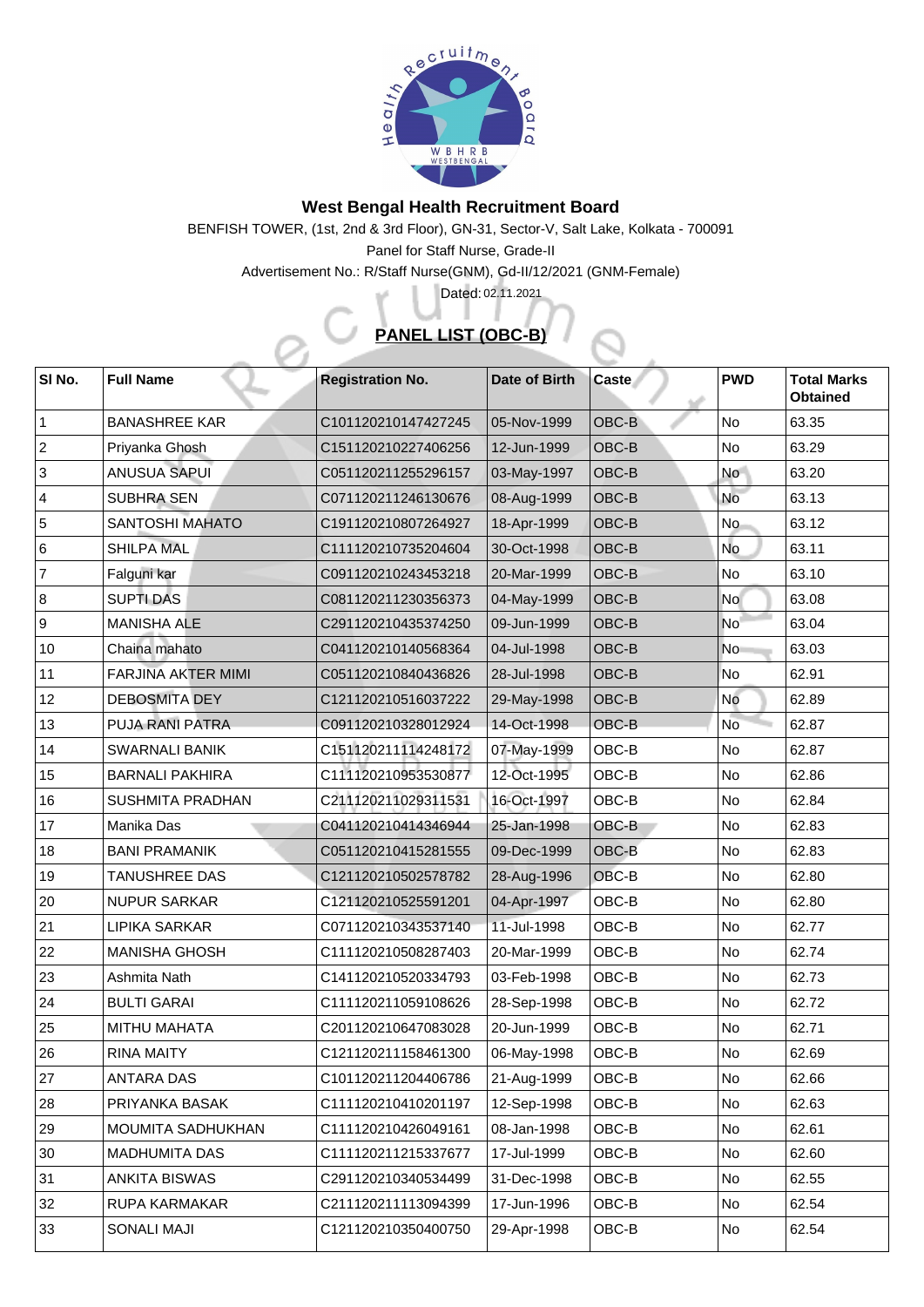| 34 | <b>DIPALI MONDAL</b>     | C291120211209160388 | 12-Apr-1999 | OBC-B        | <b>No</b>                | 62.54 |
|----|--------------------------|---------------------|-------------|--------------|--------------------------|-------|
| 35 | <b>Rupasree Das</b>      | C201120210120412446 | 10-Jul-1999 | OBC-B        | <b>No</b>                | 62.52 |
| 36 | <b>ARPITA CHANDRA</b>    | C041120211227360715 | 01-Oct-1996 | OBC-B        | No                       | 62.48 |
| 37 | Mousomi Shil             | C061120210624005194 | 11-Jan-1998 | OBC-B        | <b>No</b>                | 62.47 |
| 38 | <b>BIJAYA KARMAKAR</b>   | C211120210953248950 | 19-May-1998 | OBC-B        | No                       | 62.47 |
| 39 | <b>Payel Sarkar</b>      | C121120210351152025 | 08-Dec-1997 | OBC-B        | No                       | 62.45 |
| 40 | <b>SHILPA MANDAL</b>     | C211120210914343672 | 13-Feb-1999 | OBC-B        | <b>No</b>                | 62.45 |
| 41 | <b>CHANDRA SARKAR</b>    | C151120210631274918 | 02-Sep-1999 | OBC-B        | <b>No</b>                | 62.43 |
| 42 | <b>MONDIRA NATH</b>      | C211120210533592135 | 03-Apr-1998 | OBC-B        | <b>No</b>                | 62.40 |
| 43 | <b>SIMA PAL</b>          | C081120210556153730 | 18-Aug-1998 | OBC-B        | <b>No</b>                | 62.40 |
| 44 | <b>JAYASHREE KABIRAJ</b> | C051120211219343586 | 08-Jan-1999 | OBC-B        | <b>No</b>                | 62.38 |
| 45 | PAYEL DATTA              | C211120211224228321 | 29-Sep-1997 | OBC-B        | No                       | 62.35 |
| 46 | <b>RIYA SUTRADHAR</b>    | C061120210740085020 | 13-May-1998 | OBC-B        | No                       | 62.35 |
| 47 | <b>MOUMITA MANDAL</b>    | C201120210702473374 | 17-Mar-1996 | OBC-B        | $\overline{\mathsf{No}}$ | 62.33 |
| 48 | <b>SUPRIYA MANDAL</b>    | C121120210358563566 | 17-Apr-1999 | OBC-B        | N <sub>o</sub>           | 62.31 |
| 49 | <b>PRIYANKA SAHOO</b>    | C111120210602368607 | 05-Nov-1997 | OBC-B        | No                       | 62.29 |
| 50 | <b>RUPA SUTRADHAR</b>    | C111120211204333311 | 28-Jan-1999 | OBC-B        | No                       | 62.29 |
| 51 | <b>SHAMPA MAHATO</b>     | C201120211144269309 | 26-Nov-1998 | OBC-B        | <b>No</b>                | 62.28 |
| 52 | <b>RUMA KUNDU</b>        | C121120211246205237 | 11-Jan-1999 | OBC-B        | <b>No</b>                | 62.27 |
| 53 | <b>MITHU KARMAKAR</b>    | C101120211203093663 | 06-Apr-1998 | OBC-B        | <b>No</b>                | 62.24 |
| 54 | Saptadipa Moyra          | C041120211119307012 | 23-Jan-1998 | OBC-B        | <b>No</b>                | 62.18 |
| 55 | <b>PRATIVA SARDAR</b>    | C081120211148532110 | 26-Nov-1997 | OBC-B        | No                       | 62.14 |
| 56 | <b>SHUVRA KARMAKAR</b>   | C071120211059058362 | 03-Jun-1999 | OBC-B        | <b>No</b>                | 62.08 |
| 57 | Sonita Mahato            | C071120210211596316 | 24-Oct-1999 | OBC-B        | $\overline{\mathsf{No}}$ | 62.08 |
| 58 | <b>APARNA KARMAKAR</b>   | C111120211002424262 | 02-Oct-1998 | OBC-B        | <b>No</b>                | 62.05 |
| 59 | <b>SUDESHNA MANDAL</b>   | C111120210647174090 | 13-Jul-1998 | OBC-B        | No                       | 62.04 |
| 60 | <b>KAKAN DEBNATH</b>     | C091120211140294221 | 04-Sep-1998 | <b>OBC-B</b> | No                       | 62.04 |
| 61 | <b>MOUMITA LAHA</b>      | C201120211003337483 | 20-Oct-1998 | OBC-B        | No                       | 62.04 |
| 62 | Amina khatun             | C041120210312168060 | 11-Sep-1998 | OBC-B        | <b>No</b>                | 62.00 |
| 63 | <b>MOUSUMI PAUL</b>      | C211120211019289618 | 08-May-1999 | OBC-B        | <b>No</b>                | 61.96 |
| 64 | Piu Maji                 | C251120211017173064 | 16-Jan-1998 | OBC-B        | <b>No</b>                | 61.92 |
| 65 | <b>PAYEL SHARMA</b>      | C201120210454394574 | 18-Aug-1998 | OBC-B        | <b>No</b>                | 61.90 |
| 66 | <b>MUNMUN MANNA</b>      | C031120210705249277 | 11-Nov-1997 | OBC-B        | No                       | 61.89 |
| 67 | MANIKA RANO              | C111120210108167974 | 04-Jun-1997 | OBC-B        | <b>No</b>                | 61.87 |
| 68 | <b>ROHINI PRADHAN</b>    | C261120211217383672 | 29-Jul-1998 | OBC-B        | <b>No</b>                | 61.86 |
| 69 | <b>PRIYANKA GHOSH</b>    | C111120210907410905 | 10-Mar-1999 | OBC-B        | N <sub>o</sub>           | 61.86 |
| 70 | <b>PAPIYA GARAI</b>      | C211120211243350664 | 31-May-1998 | OBC-B        | <b>No</b>                | 61.80 |
| 71 | Ambalika Ghosh           | C111120210711204201 | 10-Oct-1998 | OBC-B        | <b>No</b>                | 61.79 |
| 72 | <b>LIPIKA SAHA</b>       | C051120211149072499 | 01-Jan-1999 | OBC-B        | N <sub>o</sub>           | 61.79 |
| 73 | <b>TANUSREE MAHATO</b>   | C081120211239104144 | 22-Jul-1999 | OBC-B        | <b>No</b>                | 61.79 |
| 74 | <b>Sangita Biswas</b>    | C061120211225323793 | 28-Dec-1997 | OBC-B        | <b>No</b>                | 61.75 |
| 75 | <b>SONALI ROY</b>        | C061120210622057389 | 28-Sep-1997 | OBC-B        | N <sub>o</sub>           | 61.71 |
| 76 | <b>CHANDANA GORAIN</b>   | C071120211234572599 | 12-Jan-1999 | OBC-B        | N <sub>o</sub>           | 61.70 |
| 77 | <b>SHWETA PAL</b>        | C111120211151467410 | 14-Apr-1997 | OBC-B        | No                       | 61.69 |
| 78 | <b>MOUSUMI MONDAL</b>    | C091120211213405909 | 03-Mar-1998 | OBC-B        | No                       | 61.69 |
| 79 | PIU PRAMANIK             | C071120210547074904 | 01-Feb-1998 | OBC-B        | No                       | 61.65 |
| 80 | <b>TITLY DAS</b>         | C041120211049196207 | 07-Jun-1997 | OBC-B        | No                       | 61.61 |
|    |                          |                     |             |              |                          |       |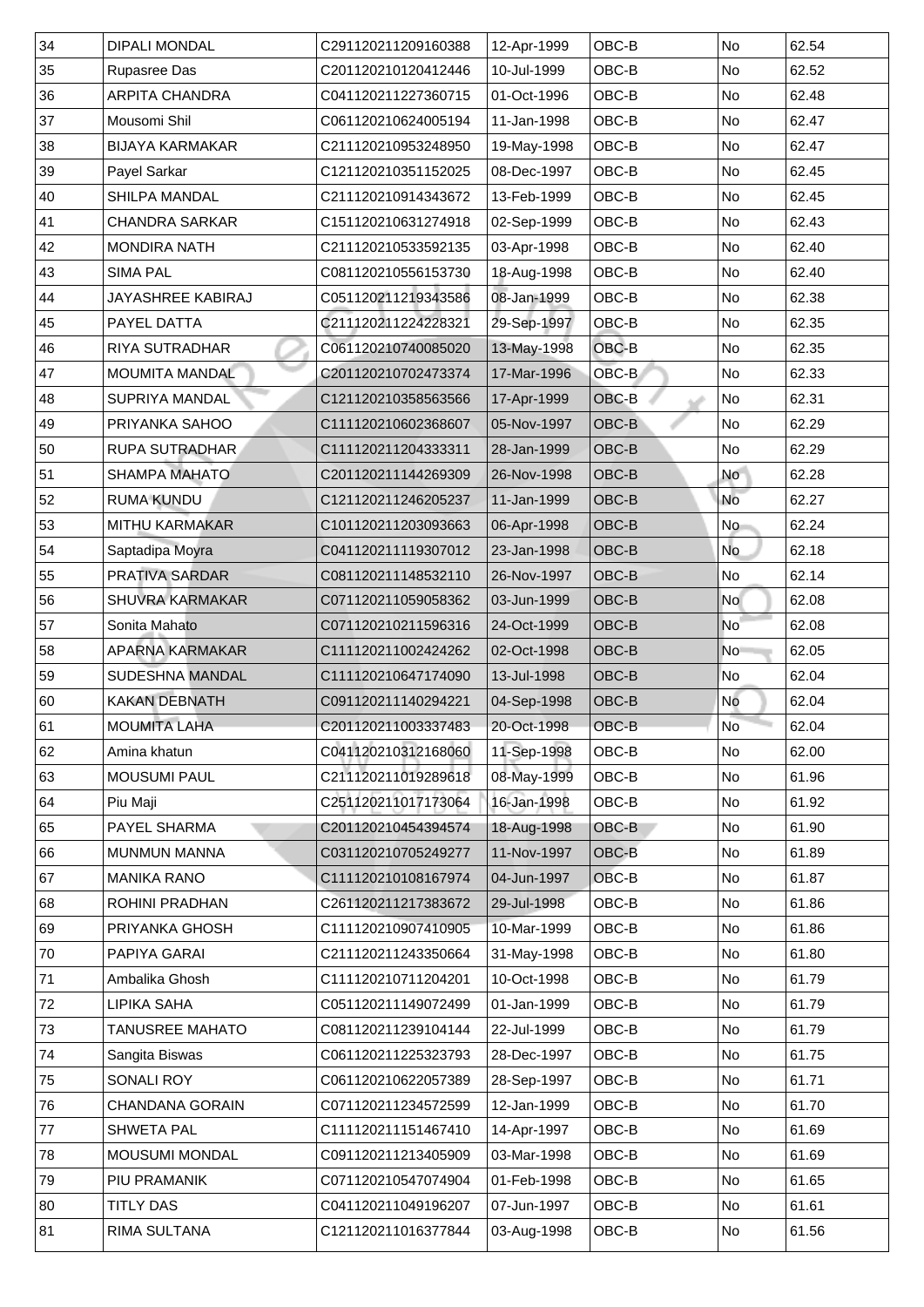| 82  | <b>PAMPA GARAI</b>          | C031120210459174028 | 05-Dec-1999 | OBC-B        | <b>No</b> | 61.56 |
|-----|-----------------------------|---------------------|-------------|--------------|-----------|-------|
| 83  | <b>SUNIPA KARMAKAR</b>      | C121120211204206260 | 02-Dec-1997 | OBC-B        | <b>No</b> | 61.49 |
| 84  | <b>SHREYA RAJ</b>           | C211120210556355327 | 14-Jul-1999 | OBC-B        | No        | 61.49 |
| 85  | ANANYA RANA                 | C201120210302374372 | 18-Sep-1998 | OBC-B        | No        | 61.44 |
| 86  | NIRUPAMA JIT                | C121120210806245603 | 20-Nov-1998 | OBC-B        | No        | 61.39 |
| 87  | <b>DIPANWITA ROY</b>        | C091120211231327398 | 25-Jan-1998 | OBC-B        | <b>No</b> | 61.35 |
| 88  | <b>SHILPA LAYEK</b>         | C121120210414552465 | 08-Apr-1999 | OBC-B        | <b>No</b> | 61.35 |
| 89  | <b>ARPITA RANA</b>          | C121120211029476587 | 21-Jan-1998 | OBC-B        | No        | 61.32 |
| 90  | <b>PRAKRITI PAUL</b>        | C131120211110150320 | 13-Nov-1997 | OBC-B        | <b>No</b> | 61.31 |
| 91  | <b>ANTARA PRADHAN</b>       | C211120210329312226 | 01-Jul-1999 | OBC-B        | No        | 61.26 |
| 92  | <b>PUJA PAUL</b>            | C281120210605295595 | 25-Feb-1999 | OBC-B        | <b>No</b> | 61.24 |
| 93  | <b>AVISIKTA DAS</b>         | C091120211139005609 | 07-Apr-1999 | OBC-B        | <b>No</b> | 61.23 |
| 94  | <b>PUJA SAHA</b>            | C251120210558147101 | 11-Sep-1997 | OBC-B        | <b>No</b> | 61.22 |
| 95  | Rimpa Ghosh                 | C041120211248543014 | 16-May-1998 | OBC-B        | No        | 61.21 |
| 96  | <b>SUPRITI PAUL</b>         | C091120210857180629 | 28-Apr-1997 | OBC-B        | No        | 61.18 |
| 97  | <b>NIPA GHOSH</b>           | C091120210652204944 | 26-May-1999 | OBC-B        | No        | 61.18 |
| 98  | <b>ANKITA DEBNATH</b>       | C211120211206256261 | 02-Jan-1999 | OBC-B        | No        | 61.16 |
| 99  | <b>INDRANI GHOSH</b>        | C121120210557045835 | 29-Jul-1997 | OBC-B        | <b>No</b> | 61.14 |
| 100 | <b>SUPRIYA DAS</b>          | C111120210320555718 | 28-Jan-1999 | OBC-B        | <b>No</b> | 61.10 |
| 101 | <b>ARPITA MANNA</b>         | C051120210410477803 | 14-Nov-1984 | OBC-B        | <b>No</b> | 61.06 |
| 102 | <b>RIYA DAS</b>             | C221120210522052723 | 08-Nov-1997 | OBC-B        | No        | 61.05 |
| 103 | <b>MOYNA DEY</b>            | C121120211013008822 | 22-Feb-1997 | <b>OBC-B</b> | No        | 61.03 |
| 104 | <b>ANKITA BASAK</b>         | C111120211056179634 | 12-Dec-1997 | OBC-B        | No        | 60.96 |
| 105 | <b>LOVELY GHOSH</b>         | C111120211142126191 | 12-Dec-1999 | OBC-B        | No        | 60.89 |
| 106 | <b>BHASWATEE BISWAS</b>     | C041120211201459019 | 19-Dec-1998 | OBC-B        | No        | 60.87 |
| 107 | <b>SOMA SHIL</b>            | C121120210206169643 | 12-Jul-1998 | <b>OBC-B</b> | <b>No</b> | 60.86 |
| 108 | <b>DIPSHIKHA DUTTA</b>      | C111120211119031428 | 21-Nov-1999 | OBC-B        | No        | 60.85 |
| 109 | NILANJANA MONDAL            | C141120211156015437 | 31-Oct-1998 | OBC-B        | <b>No</b> | 60.81 |
| 110 | <b>RUMA SARKAR</b>          | C131120210227387650 | 21-Sep-1997 | OBC-B        | No        | 60.80 |
| 111 | <b>AYANTIKA MANDAL</b>      | C201120211054366664 | 03-Oct-1998 | OBC-B        | <b>No</b> | 60.80 |
| 112 | <b>KANIKA GHOSH</b>         | C161120210946148212 | 25-Jun-1998 | OBC-B        | <b>No</b> | 60.77 |
| 113 | <b>ANUPAMA BAIDYA</b>       | C111120210555093481 | 23-Jan-1999 | <b>OBC-B</b> | No        | 60.77 |
| 114 | <b>SUNANDA ROY</b>          | C131120210508441901 | 12-Aug-1997 | <b>OBC-B</b> | <b>No</b> | 60.75 |
| 115 | <b>SANDHYA RANI NAYEK</b>   | C051120210143304822 | 08-Apr-1997 | OBC-B        | <b>No</b> | 60.71 |
| 116 | <b>MAMONI CHANDA SARKAR</b> | C131120210355134614 | 10-Nov-1993 | OBC-B        | <b>No</b> | 60.67 |
| 117 | Sayantani Saha              | C031120210453336490 | 20-Feb-1999 | OBC-B        | <b>No</b> | 60.59 |
| 118 | <b>SUSMITA JANA</b>         | C121120210215368929 | 09-Oct-1998 | OBC-B        | <b>No</b> | 60.52 |
| 119 | <b>SUMANA MONDAL</b>        | C131120211144241263 | 28-Jan-1998 | OBC-B        | <b>No</b> | 60.51 |
| 120 | TRISHNA SUTRADHAR           | C041120211241056272 | 22-Jul-1998 | OBC-B        | <b>No</b> | 60.36 |
| 121 | <b>MOUMITA DEBNATH</b>      | C081120210149581599 | 10-Apr-1998 | OBC-B        | No        | 60.16 |
| 122 | <b>ARPITA MONDAL</b>        | C161120210338540340 | 05-Jun-1998 | OBC-B        | <b>No</b> | 60.07 |
| 123 | <b>SOMA BISUI</b>           | C291120211122465285 | 05-Jan-1993 | OBC-B        | No        | 59.99 |
| 124 | <b>PRISKA RAI</b>           | C221120211231356638 | 24-Nov-1998 | OBC-B        | No        | 59.99 |
| 125 | <b>PUJA YADAV</b>           | C101120211218130164 | 18-Mar-1999 | OBC-B        | No        | 59.97 |
| 126 | <b>BARNALI GHOSH</b>        | C211120211242326675 | 12-Aug-1998 | OBC-B        | No        | 59.96 |
| 127 | PIYALI ADIKARI              | C071120210819191639 | 19-Jun-1999 | OBC-B        | No        | 59.95 |
|     |                             |                     |             |              |           |       |
| 128 | <b>SHREYASI DUTTA</b>       | C111120210705106537 | 07-Jul-1999 | OBC-B        | No        | 59.92 |